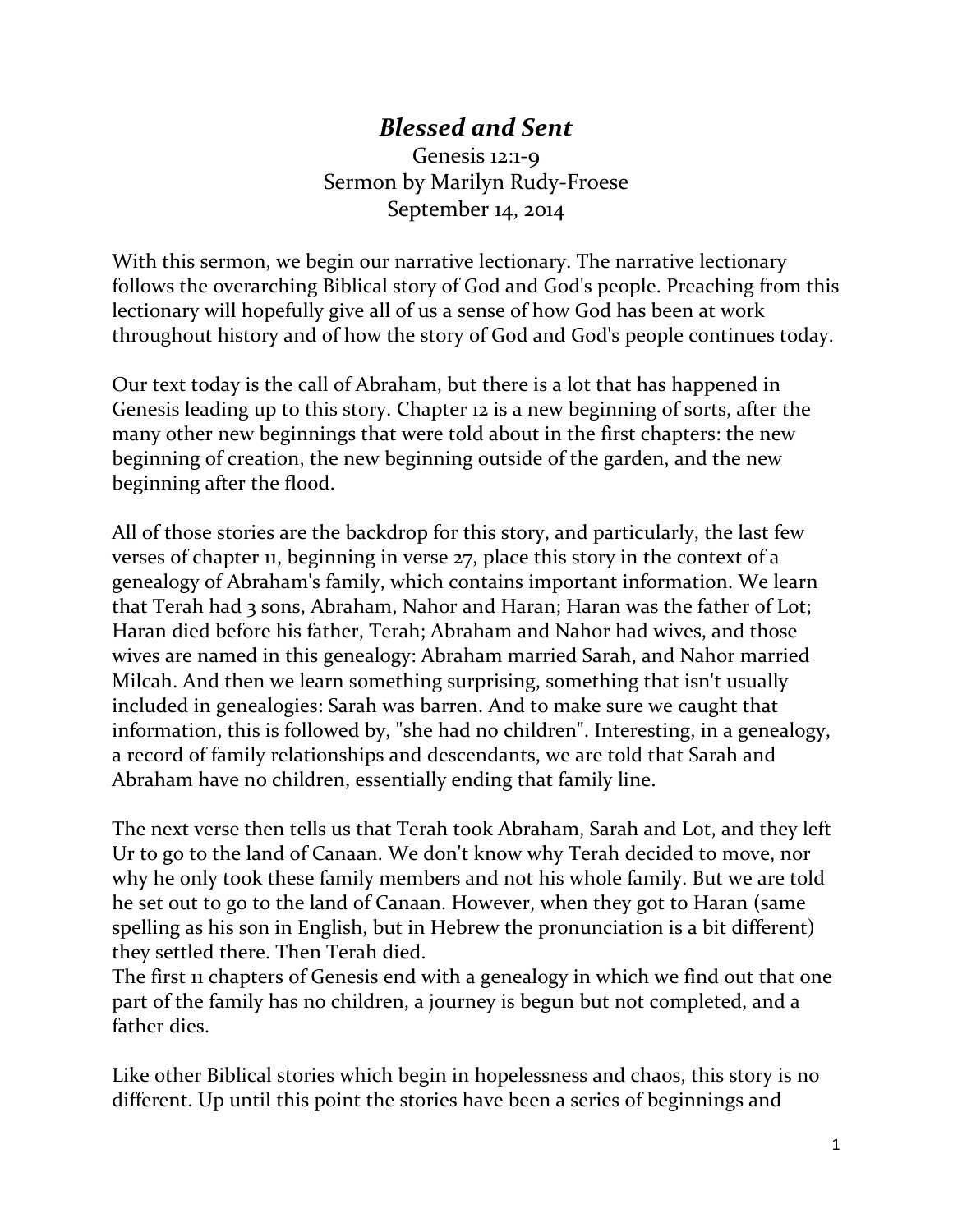endings, stories in which God's vision for creation is different from how people choose to live into that vision. God creates the world and celebrates its goodness. Adam and Eve don't trust God's word about the tree of knowledge of good and evil, and end up ashamed of their nakedness and outside of the garden. Adam and Eve give birth to 2 sons; but there is tension and conflict around what offerings are acceptable and Cain kills Abel. After several generations, during the time of Noah, there is chaos again on earth as human beings follow their own desires, and so God sends the flood, preserving only Noah's family and 2 of every kind of creature.

Then, after the flood, when the population on earth had increased, and "the whole earth had one language and the same words", the people feared they would be scattered, so they built a tower to the heavens in order to make a name for themselves. Upon seeing this tower, God scatters the people, and creates many languages so that they could not understand each other anymore.

The genealogy follows this story, and ends on a note of despair. This world that God had created, this people whom God created for relationship--with God and with each other--is doomed to failure. There is no future, nothing but a barren family, an unfinished journey, and a dead father. (Eugene F. Roop, *Genesis*, BCBC, p. 98)

Depending on who you listen to, this is also the state of the church today. Participation in mainline churches is on the decline; the church no longer holds the stature in the community that it once did; many see the church as irrelevant to the world today, or out of touch, more interested in preserving itself for its own sake than for the sake of the world, or the gospel; many find the church to be a place of judgement, discrimination and abuse. And why wouldn't they, when the most visible, vocal voices for Christianity are TV evangelists and leaders who preach one message, but whose lives tell a story not in keeping with the words they speak. Or when the media publish stories of clergy sexual abuse that was covered up for years by the church heirarchy; or when we look at the amount of time and money that goes into maintaining the institution of the church.

Or if we go closer to home, who doesn't despair at the way in which our denomination and our conference are divided on the issue of same-sex marriage and inclusion. And by how consumed we are with this issue. My conversations with colleagues in this community are dominated by this--we voice our frustration, our despair and our hope for the future of the church. We probably hold equal amounts of despair and hope as a whole group, but individually, we hold them differently and in differing amounts. Some of us wonder how on earth we will ever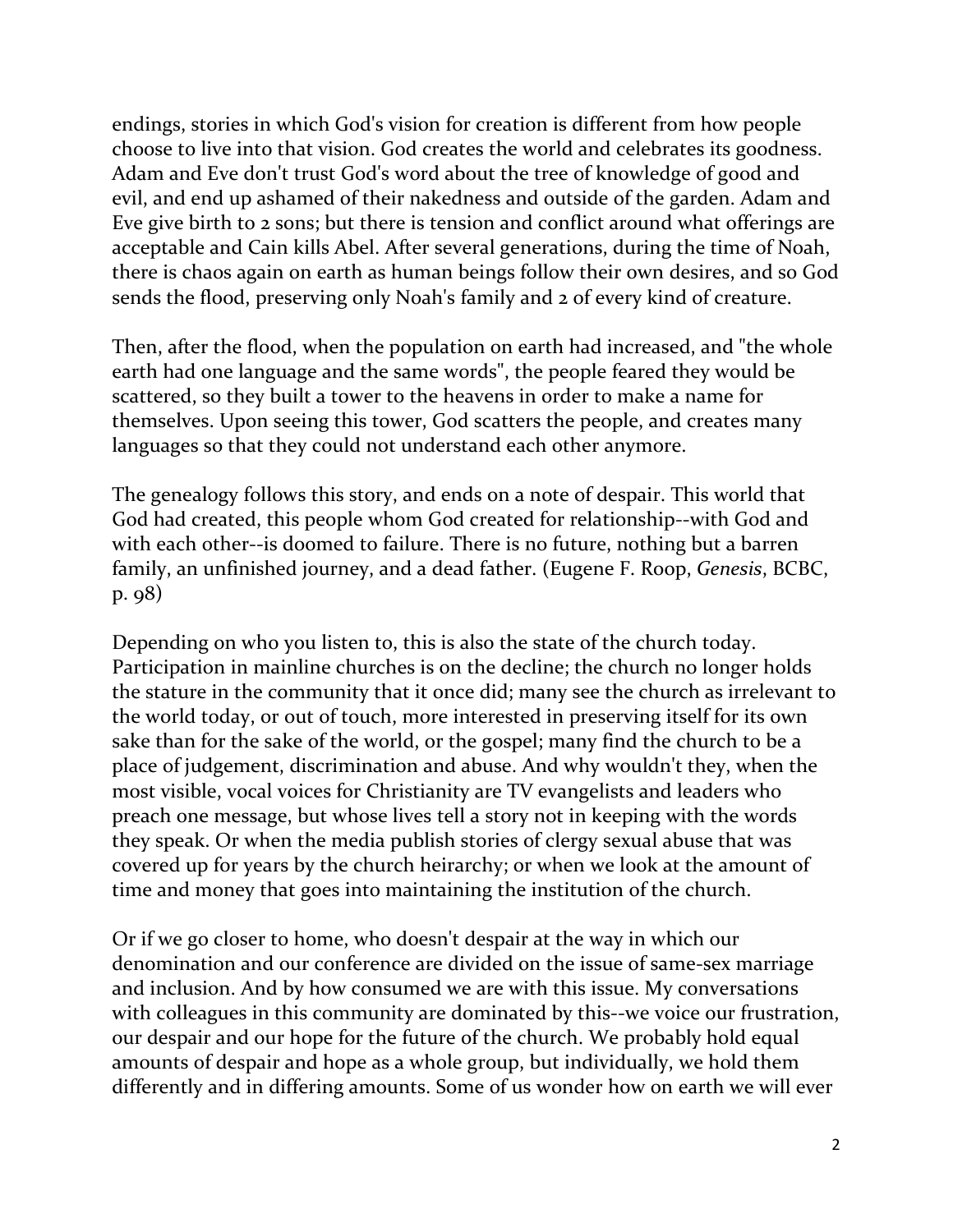find our way through this, some of us despair that we ever will find our way through and some of us see this as an opportunity to find our way through that models a different way. In many ways, we too find ourselves at a place of barrenness, incompletion and death, just as at the end of Genesis 11.

Into this despair, come the words of Genesis 12:1-3: Now the Lord said to Abram, "Go from your country and your kindred and your father's house to the land that I will show you. I will make of you a great nation, and I will bless you, and make your name great, so that you will be a blessing. I will bless those who bless you, and the one who curses you I will curse; and in you all the families of the earth shall be blessed."

With these words, spoken into a situation of barrenness, God casts a huge vision for Abraham's life--he will become a great nation. In the midst of an incomplete journey, God says to Abraham, "Go". Into the hopelessness and despair of death, God's vision is one of blessing and promise. This is a vision for Abraham's life and for the life of all creation--I will bless you so that you will be a blessing. In you all the families of the earth shall be blessed.

Why did God call Abraham? Was he more righteous, more worthy than anyone else? Why, after investing so much into the whole of creation, does God now choose only one person or family to be the avenue for blessing?

The Biblical story does not answer this question, but it does tell us stories that illustrate that it wasn't Abraham's behaviour or character that was the reason, for he didn't always make the right decisions--he twice gave his wife Sarah to another man out of fear that he would be killed. That is not the action of a righteous man. And he condemns to almost certain death his son Ishmael and Sarah's maid Hagar, when he sends them away into the desert, in response to Sarah's jealousy. Again, not the actions of someone worthy of such a lofty call.

So it wasn't Abraham's worthiness or righteousness that qualified him for this blessing and promise. What qualified him was that God chose him--God chose him out of love for the world; God chose him because God loved him and loved the world and had a vision for the world. Over and over, God chooses and calls particular people to particular tasks. It is through particular people that God's vision of blessing for all people comes about. It is as God calls particular people to particular tasks that God touches the whole world.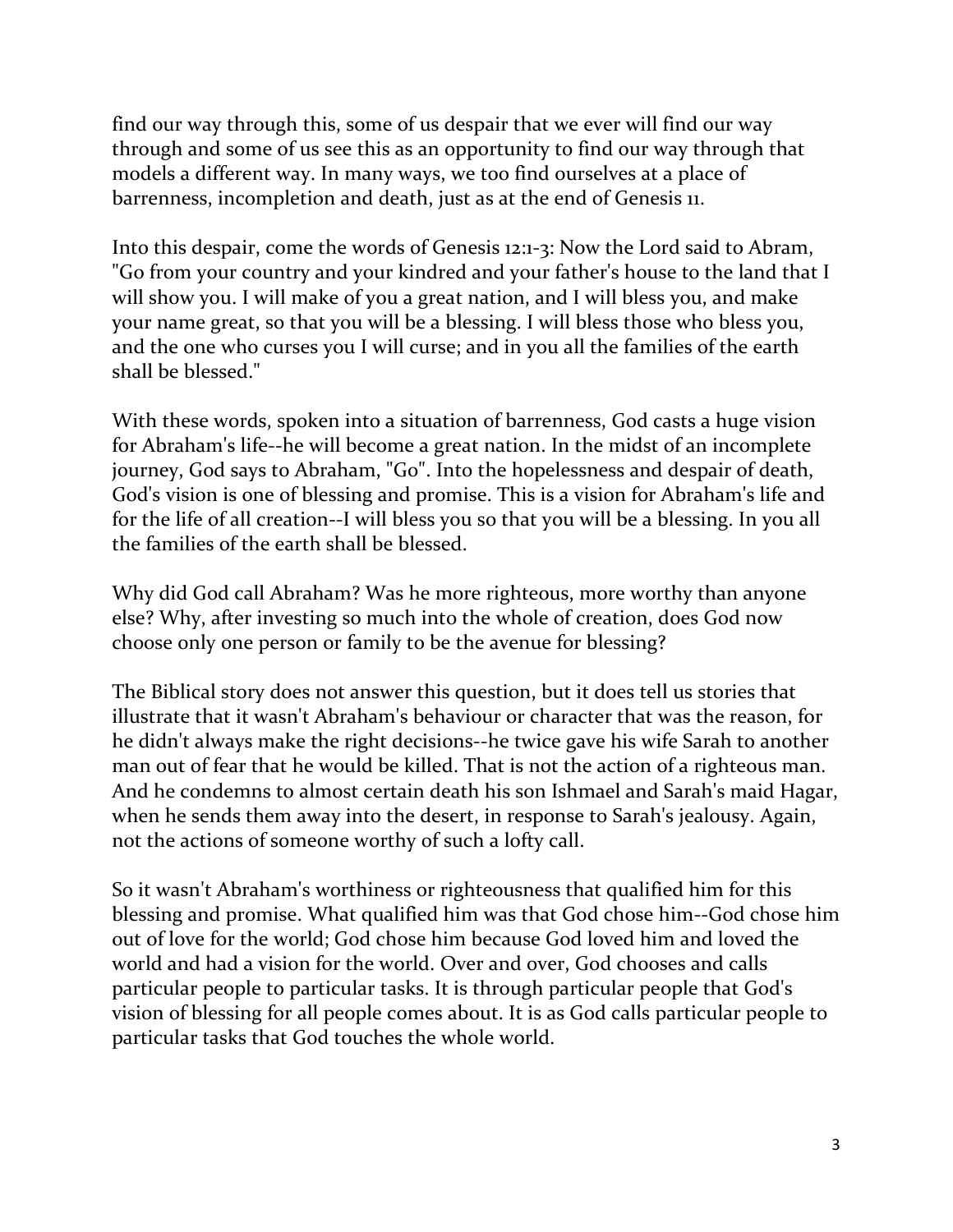God's vision is grand--that all the families of the earth will be blessed. God's vision is one of relationship and reconciliation. That has always been God's vision. And so, throughout the Bible, and continuing today, God calls particular people to embody that vision and mission of reconciliation in the world. God calls particular people in particular times to partner with God in that mission.

We may be uncomfortable with the specific nature of this call, and the fact that this promise of blessing was given to a particular people--how is it that God chooses and blesses only one individual or group? In this passage we see that the blessing for Abraham isn't for his own benefit and end. He is blessed, yes, and he will become a great nation, yes, but the reason is not so Abraham can become rich, famous and powerful, but so that he, and by extension the great nation that he will become, can be a blessing for others…for all the families of the earth. "Particularity, working through one for the good of many, is the way God operates." (Jacqueline E. Lapsley, workingpreacher.org) The blessing of one isn't for the sake of that one alone, but it is for the whole world.

The call of Abraham is a call for him to be a blessing to and for the world, and that is the call for the church as well. We are a called and sent people, blessed to be a blessing. This call, this promise, this blessing is a gift of love from God--God loves us and God loves our world.

I've been pondering what it means to be blessed and what it means to be a blessing. What does it mean for each one of us to be blessed? What does it mean for each one of us to be a blessing? What does it mean for Berkey Avenue Mennonite Fellowship to be blessed? What does it mean for us to be a blessing? What does it mean for our conference to be blessed and to be a blessing? Or our denomination? Or the Christian church around the world? What does it mean that all the families of the earth will be blessed through us? Or all the families in Goshen, or all the families on Berkey Avenue?

How do our words and actions and our very presence bring glory to God, and love and peace to others? How are we part of God's reconciling mission?

Why did Abraham follow this promise, and pick up and move to another country? Why are any of us drawn to this life of faith? Drawn toward a future we can't see? (workingpreacher.org, podcast, September 7, 2014) Perhaps, before anything else, Abraham knew himself to be blessed. Even in the midst of barrenness, an incomplete journey, and the death of his father, he knew himself to be blessed by God. In God's words, Abraham saw something beyond himself, something which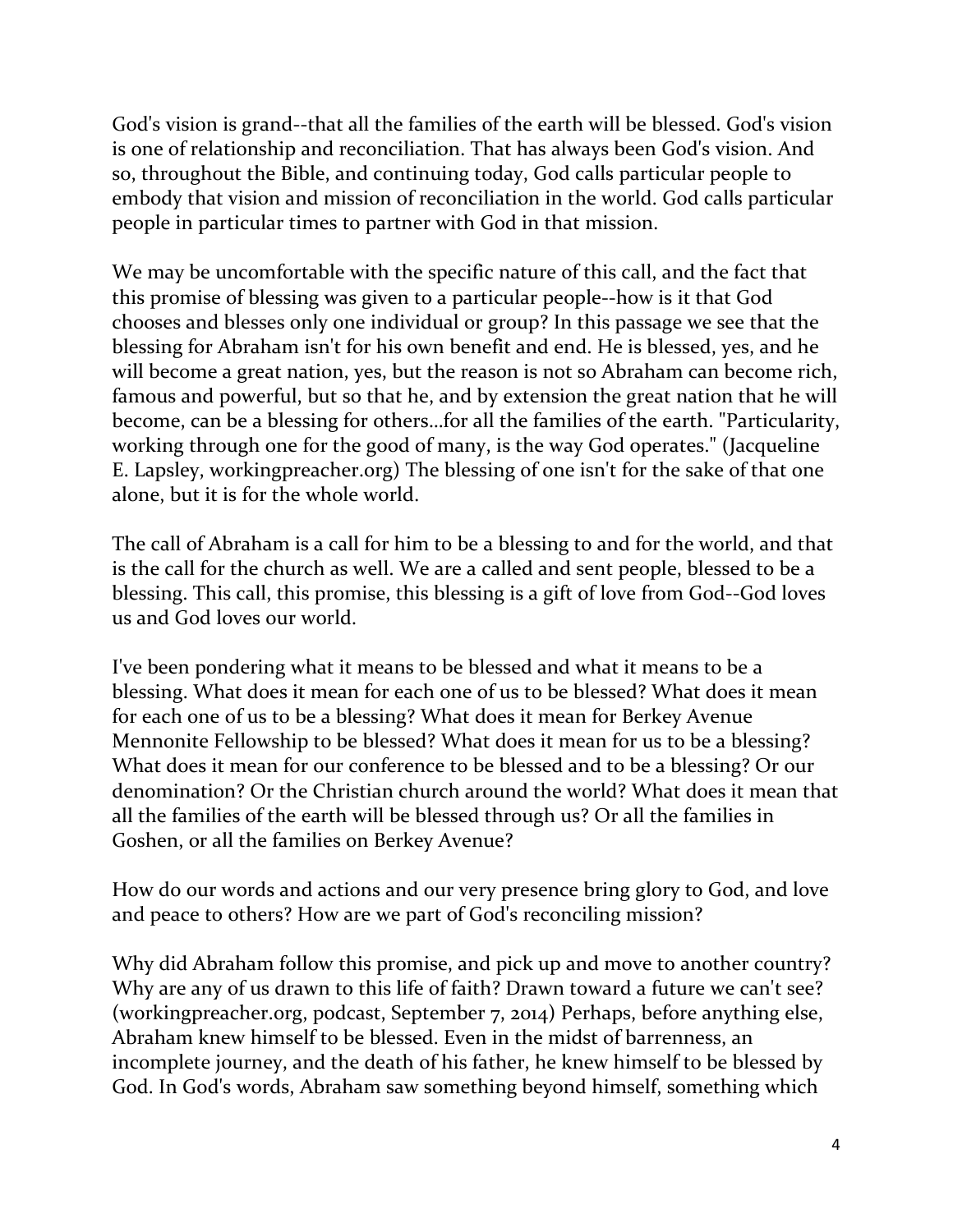drew him, beckoned him to more than what he could see or imagine on his own. Having lived his life so far, he saw his story as part of a larger story; he saw himself as part of a larger vision, a vision that was not his own. And yet, in choosing to be part of this vision, he made it his own, and journeyed by stages into this new life laid out before him.

Perhaps we too, before we can be a blessing, need to know ourselves as blessed. In the midst of hardship and difficulty; in the midst of division and confusion; in the midst of uncertainty and loss, do we know ourselves to be blessed and loved by God?

It strikes me that in the Biblical story, it is at precisely the moments when there is trouble, impossibility, hopelessness and despair, that God calls someone anew, makes new promises, offers new possibilities and hope, casts a new vision. It is at precisely those times of hopelessness, that God creates a future where there was previously no future.

I've appreciated Phyllis Tickle, an author and scholar who has been paying attention to what is happening in church and culture today. She places the trends of the last 100 years into a pattern that she has noted has happened every 500 years or so. She says that every 500 years, Western culture has gone through a major transformation or upheaval, or what she calls a tsunami, "a time in which essentially every part of culture is reconfigured." (*Emergence Christianity*, p. 17) We are all familiar with the Great Reformation that happened 500 years ago. We have our spiritual roots in that time. One thousand years ago, in the 11th century, was the Great Schism, when East separated from West. And 1500 years ago, there was the Great Decline and Fall of the Roman Empire. And 2000 years ago, was the Great Transformation, a time of such significant change that in the westernized world, we talk about time as "before the common era" and "the common era". (pp. 20-21) She calls this time that we are in today, the Great Emergence.

The changes we are currently experiencing in the culture around us and in the church have to do with the speed with which technology is changing and the way it is changing us and how we relate to each other and the world around us. These changes impact the life of faith and the life of the church. These changes offer challenges as well as new possibilities. These changes have brought about an upheaval of sorts.

It has been helpful to place all of these changes into a broader context, one rooted in 2000 years of history. It helps me place the church today into the same story